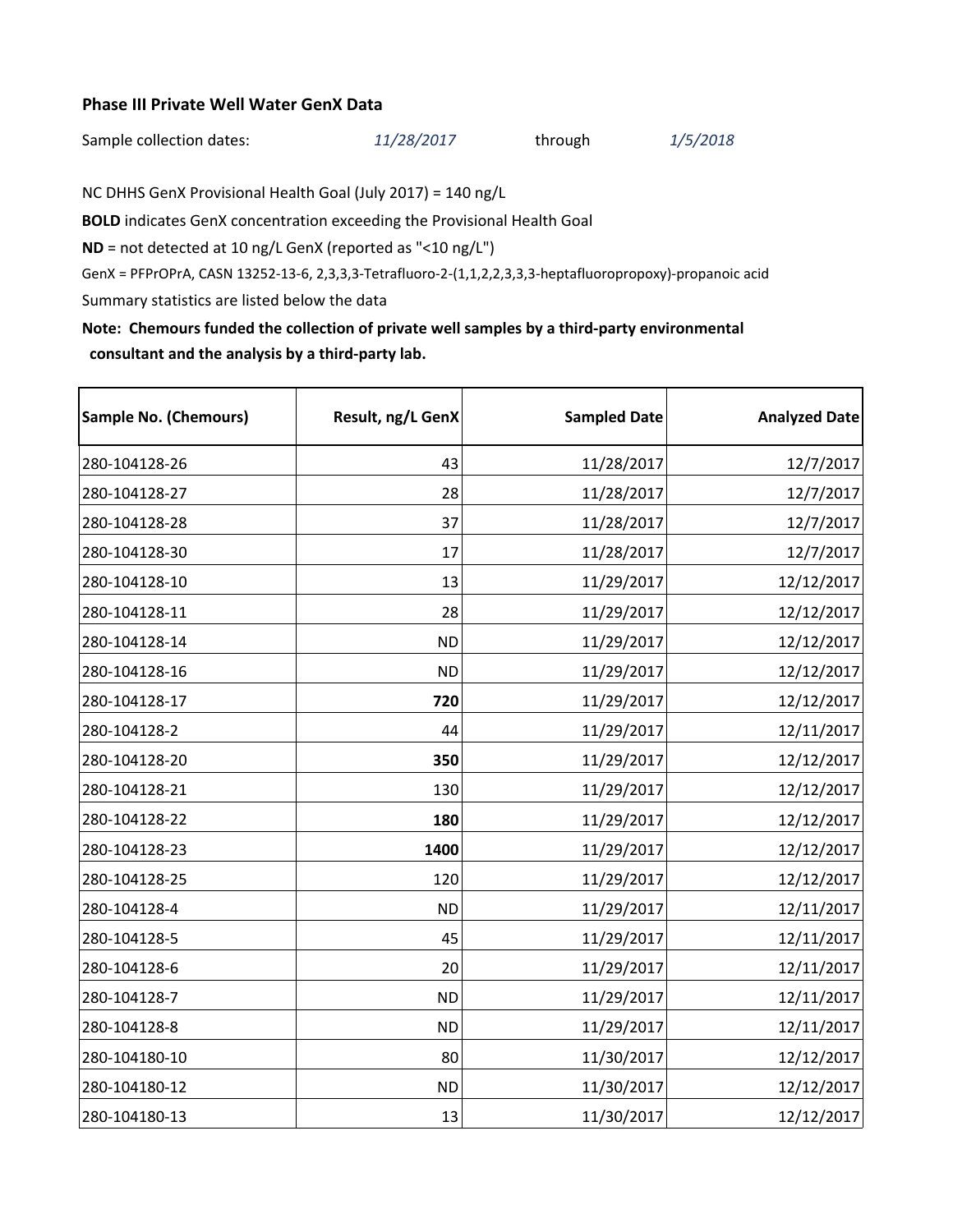| 280-104180-14 | 20        | 11/30/2017 | 12/14/2017 |
|---------------|-----------|------------|------------|
| 280-104180-16 | 99        | 11/30/2017 | 12/14/2017 |
| 280-104180-18 | 340       | 11/30/2017 | 12/14/2017 |
| 280-104180-2  | <b>ND</b> | 11/30/2017 | 12/12/2017 |
| 280-104180-20 | 17        | 11/30/2017 | 12/14/2017 |
| 280-104180-4  | 17        | 11/30/2017 | 12/12/2017 |
| 280-104180-6  | 52        | 11/30/2017 | 12/14/2017 |
| 280-104180-7  | 61        | 11/30/2017 | 12/14/2017 |
| 280-104180-8  | 250       | 11/30/2017 | 12/12/2017 |
| 280-104180-9  | 47        | 11/30/2017 | 12/12/2017 |
| 280-104209-1  | <b>ND</b> | 11/30/2017 | 12/14/2017 |
| 280-104209-2  | 34        | 11/30/2017 | 12/14/2017 |
| 280-104209-4  | 53        | 11/30/2017 | 12/14/2017 |
| 280-104209-11 | 33        | 12/1/2017  | 12/15/2017 |
| 280-104209-12 | 350       | 12/1/2017  | 12/15/2017 |
| 280-104209-13 | 65        | 12/1/2017  | 12/15/2017 |
| 280-104209-8  | <b>ND</b> | 12/1/2017  | 12/15/2017 |
| 280-104256-1  | 71        | 12/4/2017  | 12/15/2017 |
| 280-104256-2  | 510       | 12/4/2017  | 12/15/2017 |
| 280-104256-3  | 320       | 12/4/2017  | 12/15/2017 |
| 280-104256-4  | 120       | 12/4/2017  | 12/15/2017 |
| 280-104256-6  | <b>ND</b> | 12/4/2017  | 12/15/2017 |
| 280-104256-7  | 18        | 12/4/2017  | 12/15/2017 |
| 280-104256-8  | 380       | 12/4/2017  | 12/15/2017 |
| 280-104256-9  | 110       | 12/4/2017  | 12/15/2017 |
| 280-104347-1  | 38        | 12/4/2017  | 12/15/2017 |
| 280-104347-3  | <b>ND</b> | 12/4/2017  | 12/15/2017 |
| 280-104347-10 | 62        | 12/5/2017  | 12/15/2017 |
| 280-104347-12 | 31        | 12/5/2017  | 12/15/2017 |
| 280-104347-13 | 260       | 12/5/2017  | 12/15/2017 |
| 280-104347-14 | 280       | 12/5/2017  | 12/15/2017 |
| 280-104347-15 | 140       | 12/5/2017  | 12/15/2017 |
| 280-104347-16 | 94        | 12/5/2017  | 12/15/2017 |
| 280-104347-17 | 24        | 12/5/2017  | 12/15/2017 |
| 280-104347-6  | 380       | 12/5/2017  | 12/15/2017 |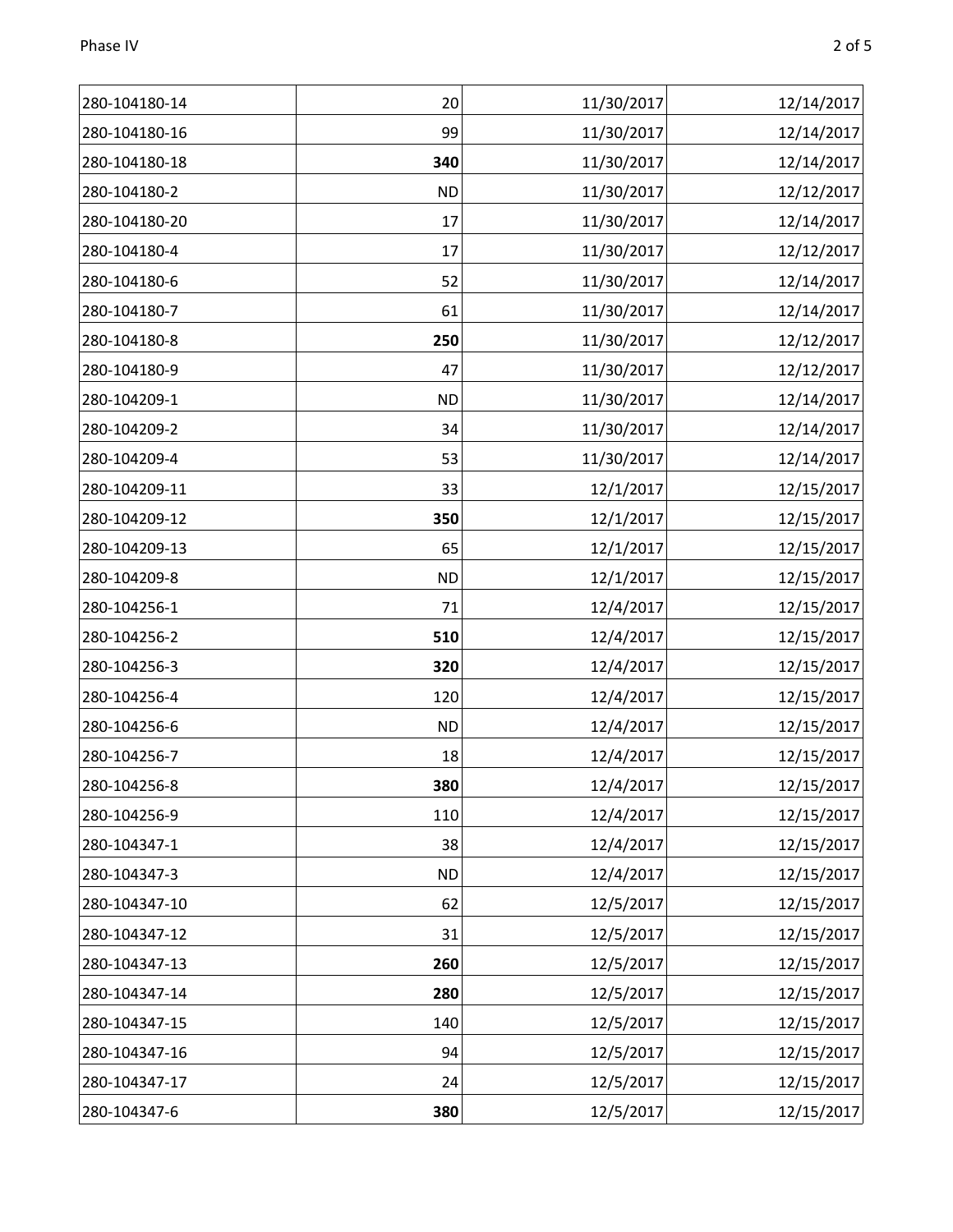| 280-104347-7  | 590       | 12/5/2017  | 12/15/2017 |
|---------------|-----------|------------|------------|
| 280-104347-8  | 330       | 12/5/2017  | 12/15/2017 |
| 280-104347-9  | 420       | 12/5/2017  | 12/15/2017 |
| 280-104554-17 | 91        | 12/6/2017  | 12/21/2017 |
| 280-104554-18 | 85        | 12/6/2017  | 12/21/2017 |
| 280-104554-19 | 63        | 12/6/2017  | 12/21/2017 |
| 280-104554-20 | <b>ND</b> | 12/6/2017  | 12/21/2017 |
| 280-104554-1  | <b>ND</b> | 12/7/2017  | 12/22/2017 |
| 280-104554-10 | <b>ND</b> | 12/7/2017  | 12/22/2017 |
| 280-104554-11 | <b>ND</b> | 12/7/2017  | 12/22/2017 |
| 280-104554-12 | 31        | 12/7/2017  | 12/22/2017 |
| 280-104554-13 | 420       | 12/7/2017  | 12/22/2017 |
| 280-104554-14 | <b>ND</b> | 12/7/2017  | 12/22/2017 |
| 280-104554-15 | <b>ND</b> | 12/7/2017  | 12/22/2017 |
| 280-104554-2  | 450       | 12/7/2017  | 12/22/2017 |
| 280-104554-4  | <b>ND</b> | 12/7/2017  | 12/22/2017 |
| 280-104554-5  | 210       | 12/7/2017  | 12/22/2017 |
| 280-104554-6  | 410       | 12/7/2017  | 12/22/2017 |
| 280-104554-9  | 70        | 12/8/2017  | 12/22/2017 |
| 280-104641-5  | <b>ND</b> | 12/11/2017 | 12/22/2017 |
| 280-104641-1  | 76        | 12/12/2017 | 12/22/2017 |
| 280-104641-10 | 56        | 12/12/2017 | 12/22/2017 |
| 280-104641-2  | 230       | 12/12/2017 | 12/22/2017 |
| 280-104641-3  | 35        | 12/12/2017 | 12/22/2017 |
| 280-104641-4  | <b>ND</b> | 12/12/2017 | 12/22/2017 |
| 280-104641-7  | 25        | 12/12/2017 | 12/22/2017 |
| 280-104641-8  | 260       | 12/12/2017 | 12/22/2017 |
| 280-104641-9  | 72        | 12/12/2017 | 12/22/2017 |
| 280-104745-1  | 28        | 12/13/2017 | 12/22/2017 |
| 280-104745-1  | 29        | 12/13/2017 | 12/22/2017 |
| 280-104745-1  | 1300      | 12/13/2017 | 12/26/2017 |
| 280-104745-1  | 18        | 12/13/2017 | 12/22/2017 |
| 280-104745-1  | 280       | 12/13/2017 | 12/22/2017 |
| 280-104745-1  | <b>ND</b> | 12/13/2017 | 12/22/2017 |
| 280-104745-1  | 83        | 12/13/2017 | 12/22/2017 |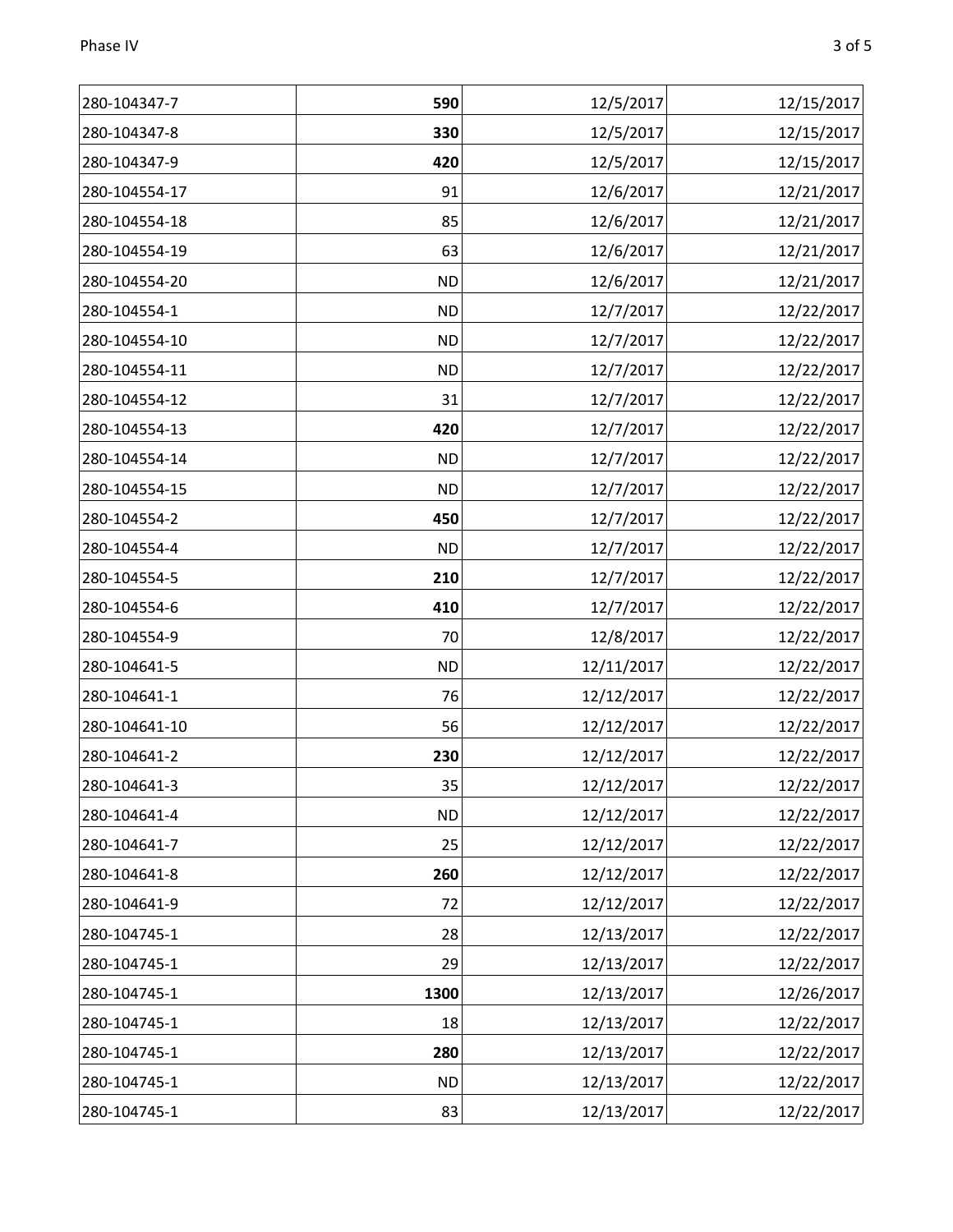| 280-104793-1  | <b>ND</b> | 12/14/2017 | 12/27/2017 |
|---------------|-----------|------------|------------|
| 280-104793-4  | 32        | 12/14/2017 | 12/27/2017 |
| 280-104793-5  | 36        | 12/14/2017 | 12/27/2017 |
| 280-104793-6  | 34        | 12/14/2017 | 12/27/2017 |
| 280-104793-7  | <b>ND</b> | 12/14/2017 | 12/27/2017 |
| 280-104793-8  | 25        | 12/14/2017 | 12/27/2017 |
| 280-104827-1  | 78        | 12/14/2017 | 12/27/2017 |
| 280-104827-2  | 46        | 12/14/2017 | 12/27/2017 |
| 280-104827-3  | 78        | 12/14/2017 | 12/27/2017 |
| 280-104827-4  | 16        | 12/14/2017 | 12/27/2017 |
| 280-104827-5  | 74        | 12/14/2017 | 12/28/2017 |
| 280-104827-6  | 690       | 12/14/2017 | 12/28/2017 |
| 280-104827-7  | <b>ND</b> | 12/14/2017 | 12/28/2017 |
| 280-104827-8  | 220       | 12/14/2017 | 12/28/2017 |
| 280-104827-9  | 640       | 12/14/2017 | 12/28/2017 |
| 280-104827-10 | 400       | 12/15/2017 | 12/28/2017 |
| 280-104827-11 | 21        | 12/15/2017 | 12/28/2017 |
| 280-104828-1  | <b>ND</b> | 12/15/2017 | 12/28/2017 |
| 280-104828-4  | <b>ND</b> | 12/15/2017 | 12/28/2017 |
| 280-104919-3  | 63        | 12/18/2017 | 12/28/2017 |
| 280-104919-4  | 84        | 12/18/2017 | 12/28/2017 |
| 280-104919-5  | 35        | 12/18/2017 | 12/28/2017 |
| 280-104919-7  | 44        | 12/18/2017 | 12/28/2017 |
| 280-104919-8  | 22        | 12/19/2017 | 12/28/2017 |
| 280-105003-1  | 19        | 12/20/2017 | 12/28/2017 |
| 280-105003-1  | <b>ND</b> | 12/20/2017 | 12/28/2017 |
| 280-105003-1  | <b>ND</b> | 12/20/2017 | 12/28/2017 |
| 280-105106-1  | 170       | 12/28/2017 | 1/4/2018   |
| 280-105106-1  | 480       | 12/29/2017 | 1/4/2018   |
| 280-105210-1  | 240       | 1/3/2018   | 1/10/2018  |
| 280-105210-4  | <b>ND</b> | 1/4/2018   | 1/10/2018  |
| 280-105246-1  | 12        | 1/5/2018   | 1/10/2018  |
| 280-105246-2  | <b>ND</b> | 1/5/2018   | 1/10/2018  |